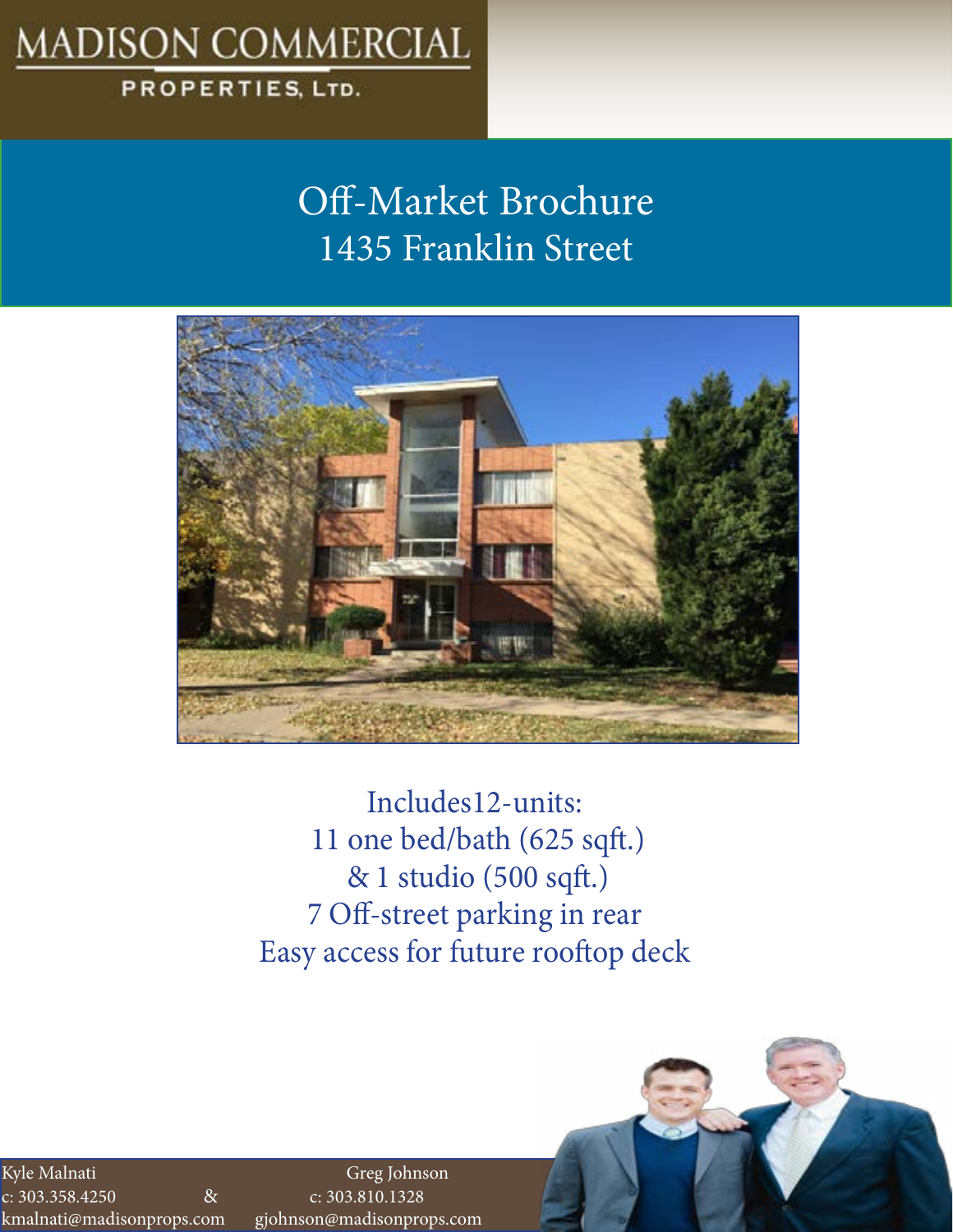### *1435 Franklin St.*



Full Kitchen with Pass Through Full Bath Plus Vanity Sink





### Building-Owned Laundry 7 Off-Street Parking Spots





Sloped Roof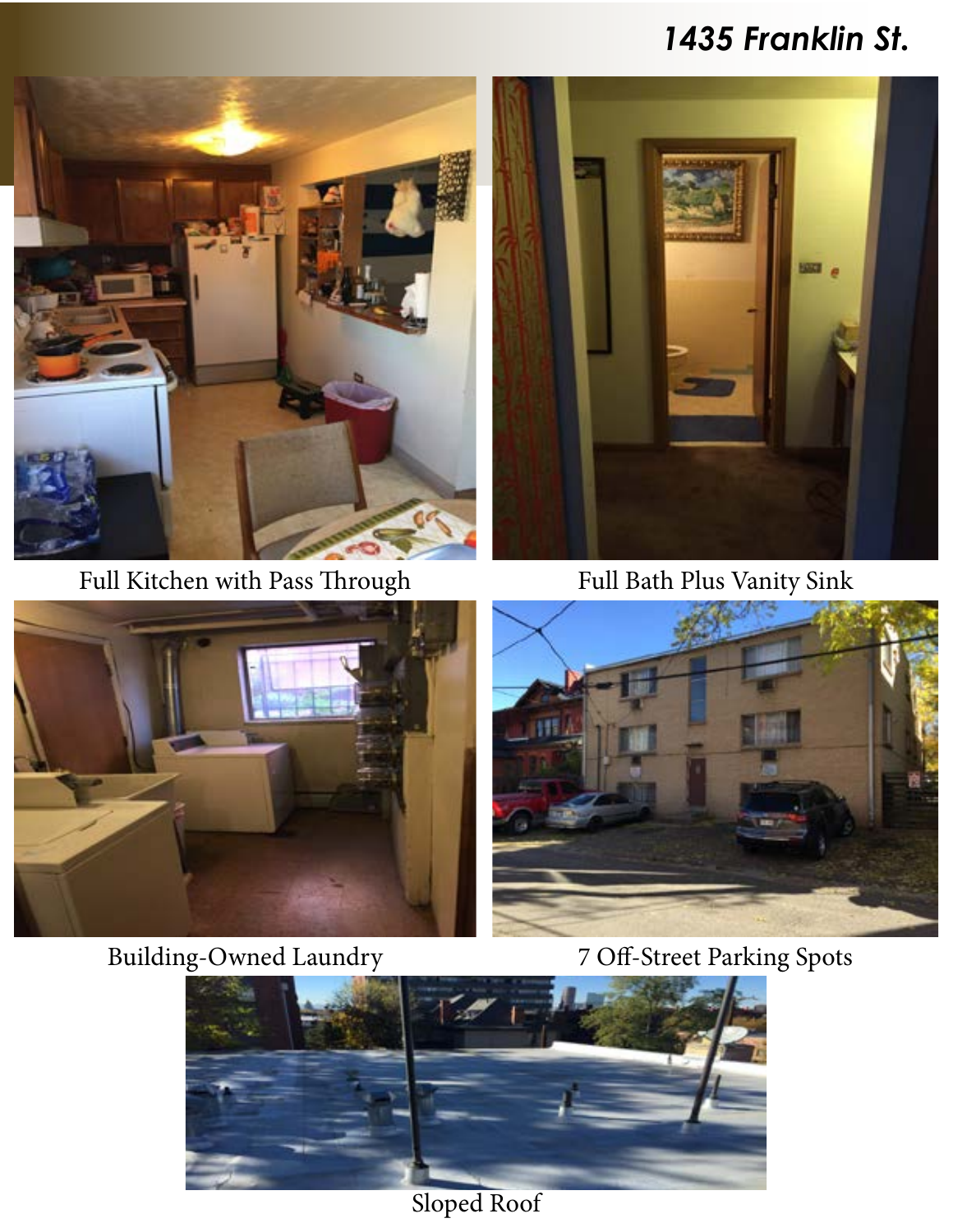| UNIT MIX AND AVERAGE RENT SCHEDULE |           |     |                      |               |
|------------------------------------|-----------|-----|----------------------|---------------|
| # Units                            | Unit Type |     | Avg. SF Current Avg. | Proforma Avg. |
|                                    | Studio    | 500 | \$400                | \$600         |
| 11                                 | 1Br/1Ba   | 625 | \$593                | \$850         |

#### PROPERTY DESCRIPTION

| Units:                | 12                   |
|-----------------------|----------------------|
| Year Built:           | 1962                 |
| Building Size (SqFt): | 9,102                |
| Lot Size (SqFt):      | 5,870                |
| Roof∶                 | Sloped               |
| Heat:                 | Hot Water Boiler     |
| Parking Spaces        | 7                    |
| Electric:             | Individually Metered |
|                       |                      |

### INVESTMENT SUMMARY

| Price:      | \$1,735,000 |
|-------------|-------------|
| Price/Unit: | \$144.583   |
| Price/SqFt: | \$190.62    |

#### PROPOSED FINANCING

| Loan Amount:        | \$1,127,750 |
|---------------------|-------------|
| Down Payment:       | \$607,250   |
| Interest Rate:      | 3.90%       |
| Amortization (yrs): | 30          |
| Monthly Payment:    | \$5,319     |

|                             |                             | <b>Net Operating Income (NOI)</b> | \$46,745              | \$75,908         |
|-----------------------------|-----------------------------|-----------------------------------|-----------------------|------------------|
|                             |                             | Expense/Unit:                     | \$2,972               | \$3,841          |
| Price/SqFt:                 | \$190.62                    | <b>Total Expenses:</b>            | \$35,658              | \$46,087         |
| Price/Unit:                 | \$144,583                   | Admin/Misc.:                      | \$198                 | \$1,000          |
| Price:                      | \$1,735,000                 | Utilities                         | \$15,740              | \$15,048         |
| <b>INVESTMENT SUMMARY</b>   |                             | Repairs & Maintenance:            | \$6,018               | \$8,400          |
|                             |                             | Property Management:              | \$0                   | \$8,540          |
|                             |                             | Insurance:                        | \$6,623               | \$4,000          |
|                             |                             | Property Taxes:                   | \$7,079               | \$9,099          |
| Electric:                   | <b>Individually Metered</b> | <b>ESTIMATED EXPENSES</b>         | 14 Actual             | Proforma (As-Is) |
| Parking Spaces              | 7                           |                                   |                       |                  |
| Heat:                       | <b>Hot Water Boiler</b>     | <b>Effective Gross Income:</b>    | \$82,403              | \$121,995        |
| Roof:                       | Sloped                      | Other Income:                     | \$1,380               | \$5,580          |
| Lot Size (SqFt):            | 5,870                       | Net Rental Income:                | \$81,023              | \$116,415        |
| Building Size (SqFt):       | 9,102                       | Vacancy Allowance:                | ( \$2,078)            | ( \$2,985)       |
| Year Built:                 | 1962                        | <b>Gross Annual Rent:</b>         | \$83,100              | \$119,400        |
| Units:                      | 12                          | <b>INCOME</b>                     | <b>Current</b>        | Proforma (As-Is) |
| <b>PROPERTY DESCRIPTION</b> |                             |                                   | <b>OPERATING DATA</b> |                  |
|                             |                             |                                   |                       |                  |

| <b>PROPOSED FINANCING</b> |             |                              | <b>FINANCIAL ANALYSIS</b> |            |  |
|---------------------------|-------------|------------------------------|---------------------------|------------|--|
| Loan Amount:              | \$1,127,750 |                              | Current                   | Proforma   |  |
| Down Payment:             | \$607,250   | NOI:                         | \$46,745                  | \$75,908   |  |
| Interest Rate:            | 3.90%       | Projected Debt Service:      | (\$63,831)                | (\$63,831) |  |
| Amortization (yrs):       | 30          | Before Tax Cash Flow:        | $-$17,086$                | \$12,077   |  |
| Monthly Payment:          | \$5,319     | CAP Rate:                    | 2.69%                     | 4.38%      |  |
|                           |             | Cash-on-Cash Return:         | $-2.81%$                  | 1.99%      |  |
|                           |             | Principal Reduction (yr. 1): | \$20,207                  | \$20,207   |  |
|                           |             | Total Return:                | 0.51%                     | 5.32%      |  |